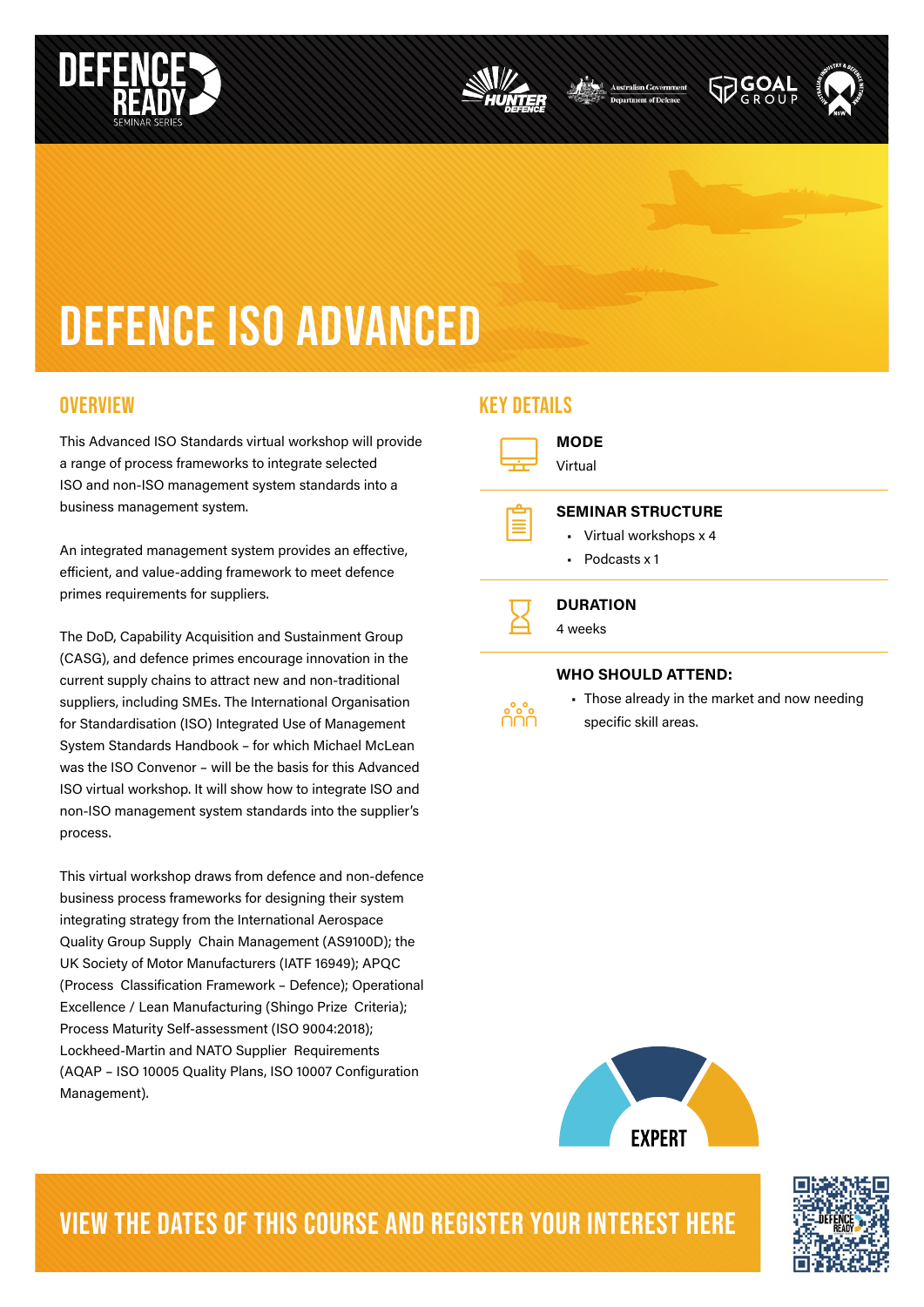



#### WHAT TOPICS WILL BE COVERED?

- At this stage in the virtual workshops, attendees would have covered Business Continuity (ISO 22301), Information Security (ISO 27001), and Collaboration (ISO 44001).
- Various approaches will be shown that link performance evaluation and balanced scorecards to strategy, business plans, and visual management to demonstrate the optimisation to organisation stakeholders needs and expectations
- Defence and the primes are expecting life-cycle cost solutions (CASG Smart Buyer), innovations to support products and systems to the Defence Capability Units (CASG Performance Scorecards) and improve the asset reliability and serviceability (ISO 55001).
- Guidance provided to mitigating risks (Automotive 'CORE TOOLS' and ISO 31000/31010 Risk Management).

#### expected outcomes:

- How to integrate defence prime, ISO, and non-ISO Management Systems requirements with guidance from three-year ISO Australian and international research captured in the ISO Integrated Use of Management System Standards Handbook
- How to embed risk-based mindset and thinking ISO 31000 / 31010 Risk management principles, guidelines, framework and techniques
- How to conduct best-practice system self-assessment ISO 9004:2018 and links to business excellence and organisational capability assessments ABEF, defence prime assessments
- How to integrate and sustain business improvement methodologies with a single and • integrated management system - ISO 19011; Kaizen, PDCA, PDSA, Lean, Six Sigma™
	- How to capture all integrated management system outputs within a simplified and single document and produce and an IMS on a page from the ISO IUMSS Handbook.

.



### **FACILITATOR MICHAEL MCLEAN**

Australian Industry Group Members' representative on the Standards Australia national committees QR-008 (Quality) and SF-001 (OH&S), and Technical Expert for various ISO Technical Committees. Consultant to CASG – Maritime and Air Domain; RAAF, RAN and Army; Electrolux; Maxwell Engineering; Nissan, QANTAS, Reliance Hexham; R&R Murphy; SPECFAST; Thales; TW Woods; Unitronix; Varley; Volvo and Mack Trucks. Various AQF Accreditations for Advanced Diploma of Management Competitive Systems and Practices, Training and Assessment. Fellow of AICD, AOQ and Institute of Management Consultants. Part-Time lecturer at Macquarie Graduate School of Management and University of Wollongong in Supply Chains and Operations Management. Author and Academic publications in automotive supply chains and best practice research in ASEAN.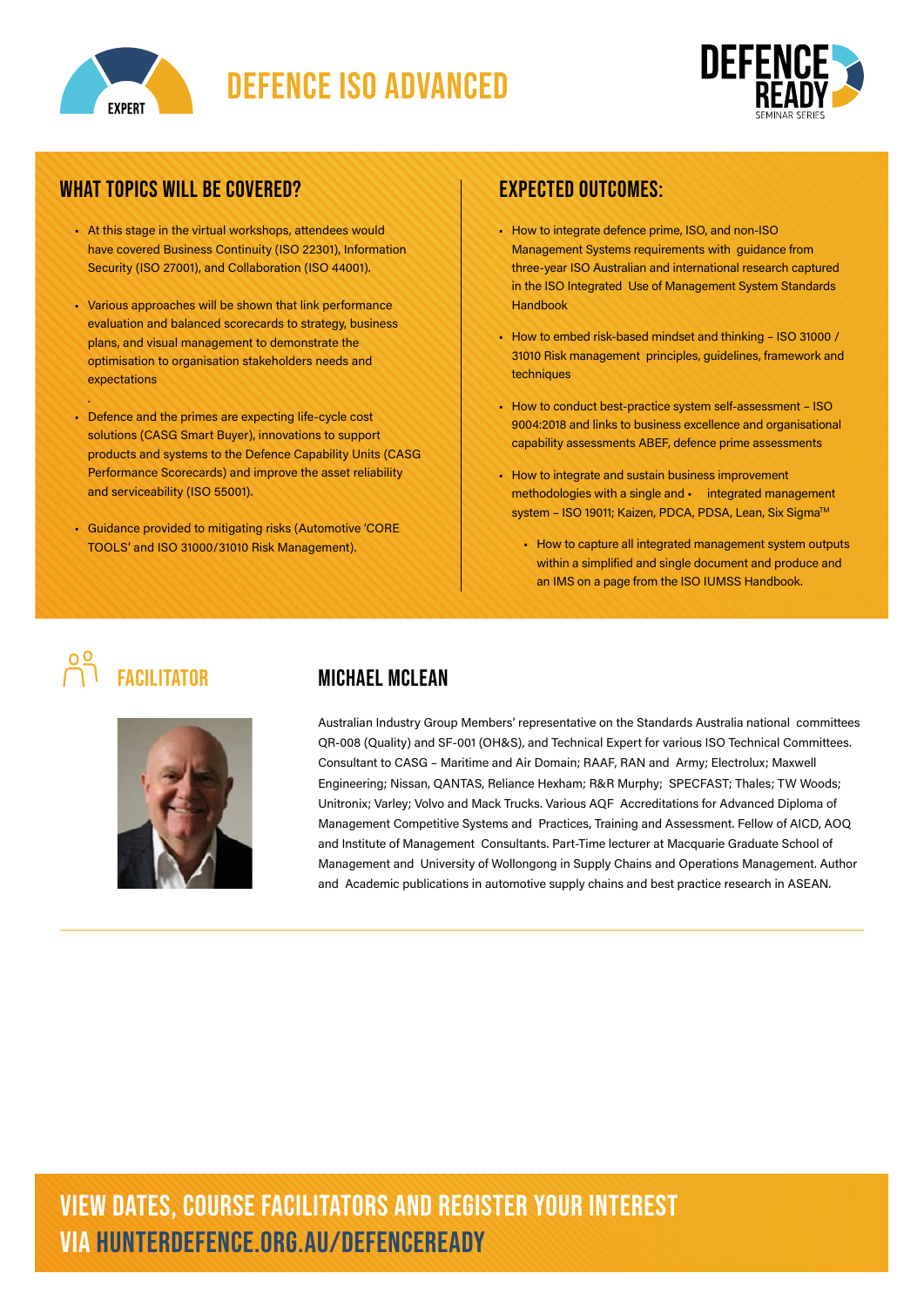



| <b>TIMING</b> | <b>LEARNING MODULE</b>                                                                                                                                                                                                                                                                                                                                                                                                                                                                                                                                                                                                                                                                                                                                                                                                                                                                                                                        | <b>FORMAT</b>              | <b>EST. TIME TO COMPLETE</b>                                                                                                                                                                                                                                                        |
|---------------|-----------------------------------------------------------------------------------------------------------------------------------------------------------------------------------------------------------------------------------------------------------------------------------------------------------------------------------------------------------------------------------------------------------------------------------------------------------------------------------------------------------------------------------------------------------------------------------------------------------------------------------------------------------------------------------------------------------------------------------------------------------------------------------------------------------------------------------------------------------------------------------------------------------------------------------------------|----------------------------|-------------------------------------------------------------------------------------------------------------------------------------------------------------------------------------------------------------------------------------------------------------------------------------|
| On demand     | <b>ISO Advanced</b><br>- How to integrate Defence Prime, ISO and<br>non-ISO Management Systems requirements<br>using the ISO Integrated Use of Management<br>System Standards Handbook 2018<br>- How to document a Defence Contract<br>Quality Plan for Defence and Primes - ISO<br>10005:2018 and NATO AQAP 2105 Guidelines<br>and Templates (Lockheed Martin)<br>- How to embed Risk Based Mindset and<br>Thinking with<br>• ISO IWA 31 guidelines<br>• ISO 22301 Business Security<br>• ISO 27001 Information Security and one of<br>the four required for DISP<br>• Accreditation<br>• Supply Chain Security ISO 28001<br>- ISO 31000 / 31010 Risk Management<br>Principles,<br>· Guidelines, Framework<br>• and Techniques<br>- Overview: Commonwealth Risk Management<br>Policy Element Four - "Embedding systematic<br>risk management into business processes."<br>- The CASG Business Framework and 4<br>Capability Life Cycle (CLC) | Podcast.                   | 30mins<br>Attendees should read<br>the "ISO 9000:2015 seven<br><b>Quality Management</b><br><b>Principles" Quality</b><br>management principles<br>(iso.org)<br>They should bring a bought<br>copy of ISO 9001:2015 or<br>other ISO MS Standards<br>such as AS9100D, IATF<br>16949. |
| Week 1        | <b>Workshop 1-C</b><br>context<br>capability<br>continuity<br>collaboration<br>$\blacksquare$<br>configuration                                                                                                                                                                                                                                                                                                                                                                                                                                                                                                                                                                                                                                                                                                                                                                                                                                | <b>Virtual</b><br>Workshop | 30 min bump in, 30 minute<br>virtual workshop, plus 30<br>minute Q&A participation                                                                                                                                                                                                  |

> seminar module outlines continued on next page



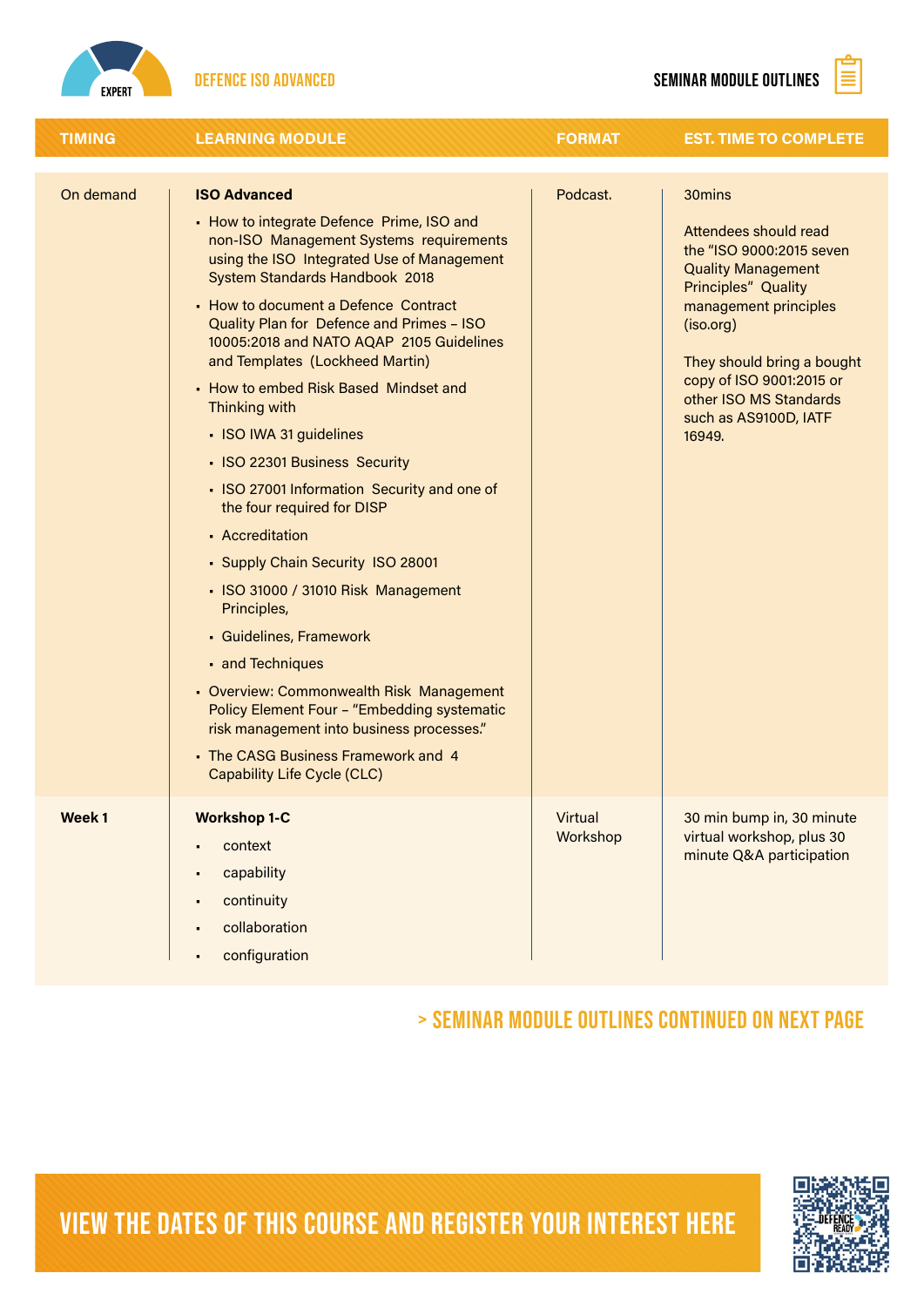



| <b>TIMING</b>     | <b>LEARNING MODULE</b>                                                                                                                                                                                                                                                                                                                    | <b>FORMAT</b>       | <b>EST. TIME TO COMPLETE</b>                                       |
|-------------------|-------------------------------------------------------------------------------------------------------------------------------------------------------------------------------------------------------------------------------------------------------------------------------------------------------------------------------------------|---------------------|--------------------------------------------------------------------|
| Week <sub>2</sub> | <b>Workshop 2-P</b><br>· planning<br>• projects<br>• process<br>• participation<br>• performance<br><b>Expected Outcome</b><br>The attendee will gain an understanding of:<br>Understand different states and lifecycle of<br>ä<br>data.<br>Understand how to secure data in each of<br>$\blacksquare$<br>its life cycle stage and state. | Virtual<br>Workshop | 30 minute virtual workshop,<br>plus 30 minute Q&A<br>participation |
| Week 3            | <b>Workshop 3-R</b><br>responsibilities<br>risk<br>$\blacksquare$<br>resources<br>$\blacksquare$<br>resilience<br>results                                                                                                                                                                                                                 | Virtual<br>Workshop | 30 minute virtual workshop,<br>plus 30 minute Q&A<br>participation |
| Week 4            | <b>Workshop 3-I</b><br>Involvement<br>Improvement<br>$\blacksquare$<br>Investment<br>$\blacksquare$<br>Innovation<br>$\blacksquare$<br>Integration                                                                                                                                                                                        | Virtual<br>Workshop | 30 minute virtual workshop,<br>plus 30 minute Q&A<br>participation |

#### **TOTAL COURSE DURATION** 4.5 hours instruction